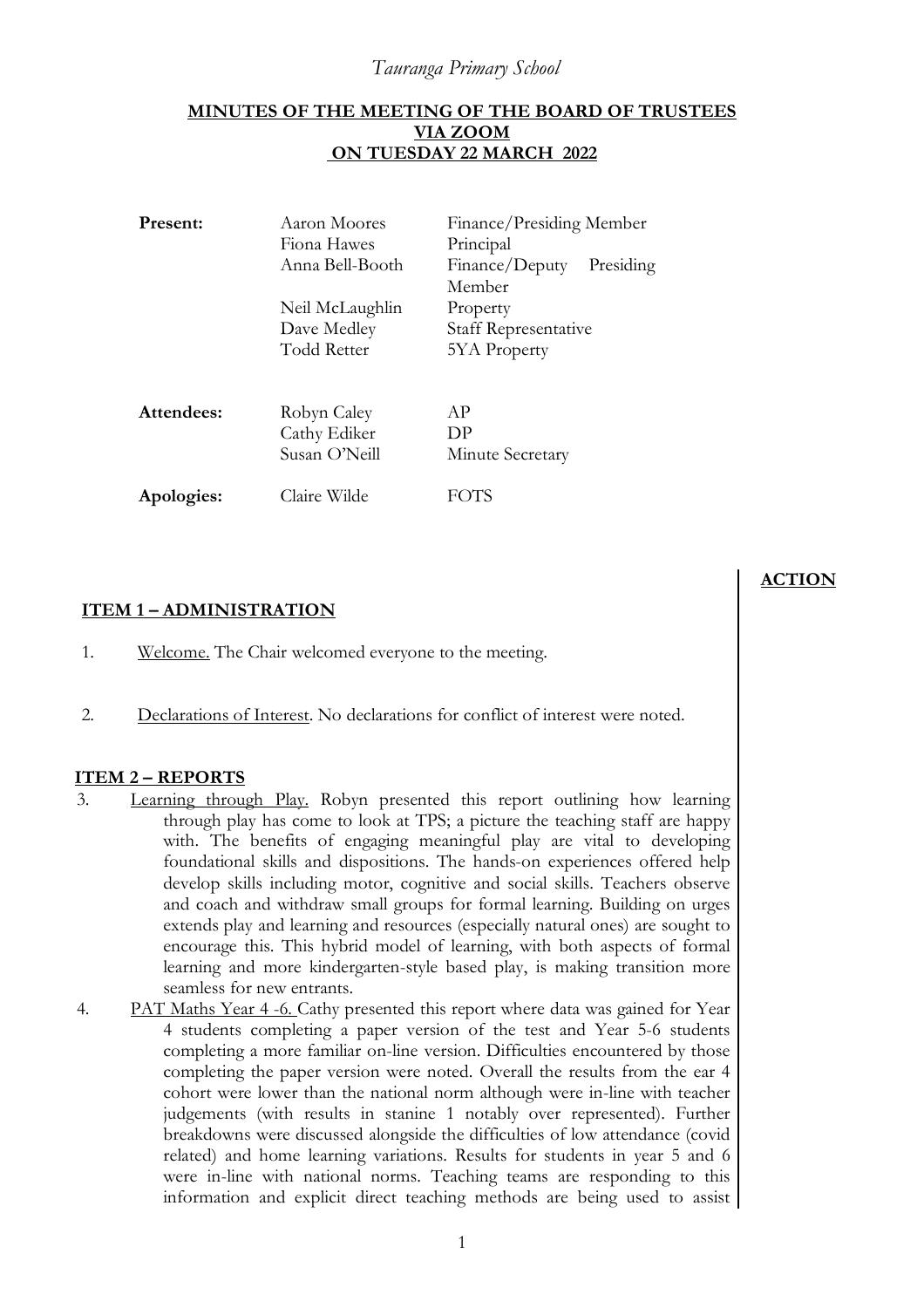## **ACTION**

students. Additional teacher time has been allocated to the middle team for 2022 to address this as well. However, this teacher has been utilised for cover due to staff related covid absences at various times throughout Term 1.

## **ITEM 3 - DECISIONS**

| 5. Principal's Report. Fiona presented her report with the following items discussed: |  |
|---------------------------------------------------------------------------------------|--|
|                                                                                       |  |

| a. ESOL Funding. Recent ESOL funding round has been completed with     |
|------------------------------------------------------------------------|
| 14% of school population eligible. Fiona recognised the excellent work |
| being done with this group by our two ESOL tutors.                     |

- b. International Students. No current changes with lots of submissions made by the primary sector. Fiona has pencilled in attendance at the Korean Fair in late September with confirmation and required budget to be confirmed closer to the date.
- c. Property. The work required for the visual impairment modifications are due to take place in the April school holidays. Several property projects are coming to a close (including library and technology room refurbishments) and four security cameras have recently been installed.

d. Review of Enrolment Scheme. Under the Education and Training Act 2020, the enrolment scheme must be reviewed every three years and our scheme is now due for review. Fiona supported the need to continue this scheme to help manage the roll and with the uncertainly of impacts due to recent council zoning regulation changes around the city.

**Motion:** Tauranga Primary School Board has reviewed the operation of the school's enrolment scheme and confirms that the home zone in the present scheme should be retained without amendment.

 **Moved:** Fiona Hawes **Seconded:** Aaron Moores

- e. Policy Review. Reviews were completed on policies as noted for current review.
- f. Roll Return 1st March. Return was completed for 405 students (excluding the one international student). This number is low in comparison to recent years although further NE enrolments are now being confirmed.
- g. **Motion:** That the Principal's report be accepted.

**Moved:** Aaron Moores **Seconded:** Anna Bell-Booth

## **ITEM 4 – REVIEW**

6. Finance. Aaron presented the minutes of the recent zoom finance meeting and the summary of the February 2022 accounts. The conflict of interest report for 2021 was noted and approved. The next step for finance will be the review of 2021 audited accounts and 2022 draft budget review.

7. Covid-19 Leave Provisions. The following agreement (for term 1) was agreed to be extended for term 2, 2022: **Motion:** The Board agrees to provide paid discretionary leave to any support staff member unwell and diagnosed with covid and with a zero sick leave balance. The same provision would apply to support staff with a zero sick leave balance and supporting a dependant sick with Covid. This provision will now apply for term 2, 2022 and be reviewed for term 3 at the June Board meeting. Board (A2)

#### **Moved:** Fiona Hawes **Seconded:** Anna Bell-Booth

8. Board Election. Deferred to September 2022 – two members indicating their interest in standing again at this election.

Fiona/Aaron (A1)